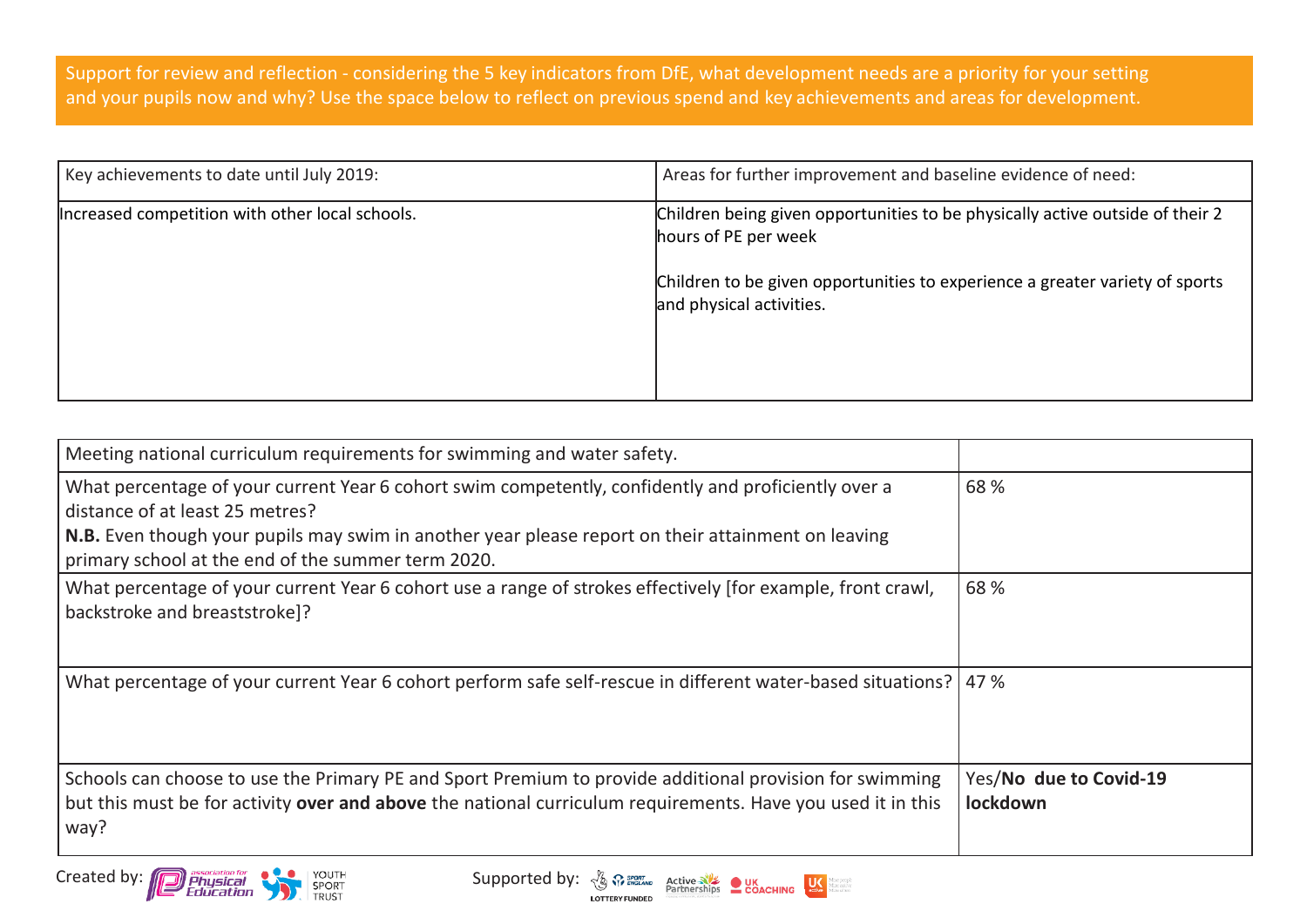## **Action Plan and Budget Tracking**

Capture your intended annual spend against the 5 key indicators. Clarify the success criteria and evidence of impact that you intend to measure to evaluate for pupils today and for the future.

| Academic Year: 2019/20                                                                                                                                                                                                                  | Total fund allocated: £18,342                                                                                                                                                                                              | Date Updated: July 2020                                                             |                                                                                                                                                                                                                                                                      |                                             |
|-----------------------------------------------------------------------------------------------------------------------------------------------------------------------------------------------------------------------------------------|----------------------------------------------------------------------------------------------------------------------------------------------------------------------------------------------------------------------------|-------------------------------------------------------------------------------------|----------------------------------------------------------------------------------------------------------------------------------------------------------------------------------------------------------------------------------------------------------------------|---------------------------------------------|
| Key indicator 1: The engagement of all pupils in regular physical activity - Chief Medical Officer guidelines recommend that                                                                                                            |                                                                                                                                                                                                                            |                                                                                     |                                                                                                                                                                                                                                                                      | Percentage of total allocation:             |
| primary school pupils undertake at least 30 minutes of physical activity a day in school                                                                                                                                                |                                                                                                                                                                                                                            |                                                                                     |                                                                                                                                                                                                                                                                      | 26%                                         |
| Intent                                                                                                                                                                                                                                  | Implementation                                                                                                                                                                                                             |                                                                                     | Impact                                                                                                                                                                                                                                                               |                                             |
| Your school focus should be clear<br>what you want the pupils to know<br>and be able to do and about<br>what they need to learn and to<br>consolidate through practice:                                                                 | Make sure your actions to achieve<br>are linked to your intentions:                                                                                                                                                        | Funding<br>allocated:                                                               | Evidence of impact: what do<br>pupils now know and what<br>can they now do? What has<br>changed?                                                                                                                                                                     | Sustainability and suggested<br>next steps: |
| Increased number of sporting                                                                                                                                                                                                            | More competition links developed.                                                                                                                                                                                          |                                                                                     |                                                                                                                                                                                                                                                                      |                                             |
| opportunities.<br>Increase number and range of after-<br>school opportunities<br>All pupils engage in minimum of 2hrs<br>physical activity per week as part of<br>healthy lifestyle promotions<br>Lunchtime activity days with targeted | Sporting activities offered during<br>Friday Enrichment sessions.<br>Put in place sporting clubs for wider<br>age groups beyond Y5&Y6<br>Encourage staff to facilitate active<br>brain breaks, both inside and<br>loutside | £1000 for sports<br>coaches                                                         | New skills learned in Friday<br>Enrichment - yoga, boccia,<br>kurling.<br>Children participated in girls'<br>football, multi-sports and street<br>dance clubs.<br>Children became increasingly<br>more active during the day, using<br>brain breaks, daily mile etc. |                                             |
| and open access for all children                                                                                                                                                                                                        | Coaches continue to deliver 3<br>lunchtime sessions per week.<br>Explore potential training of LBS<br>staff & Sports Leader Programme<br>(Y5s) in summer terms.<br>Outdoor Learning, Playground                            | £3500 for sports<br>coaches at<br>lunchtimes<br>£250 for<br>playground<br>equipment | Children participated in active<br>activities during lunchtimes.                                                                                                                                                                                                     | Play leaders from KS2 to work<br>with KS1.  |

Created by: **Contract of the Supported by:**  $\frac{1}{2}$  Contract Business Contract Business Contract Business Contract Business Contract Business Contract Business Contract Business Contract Business Contract Business Contra

**LOTTERY FUNDED** 

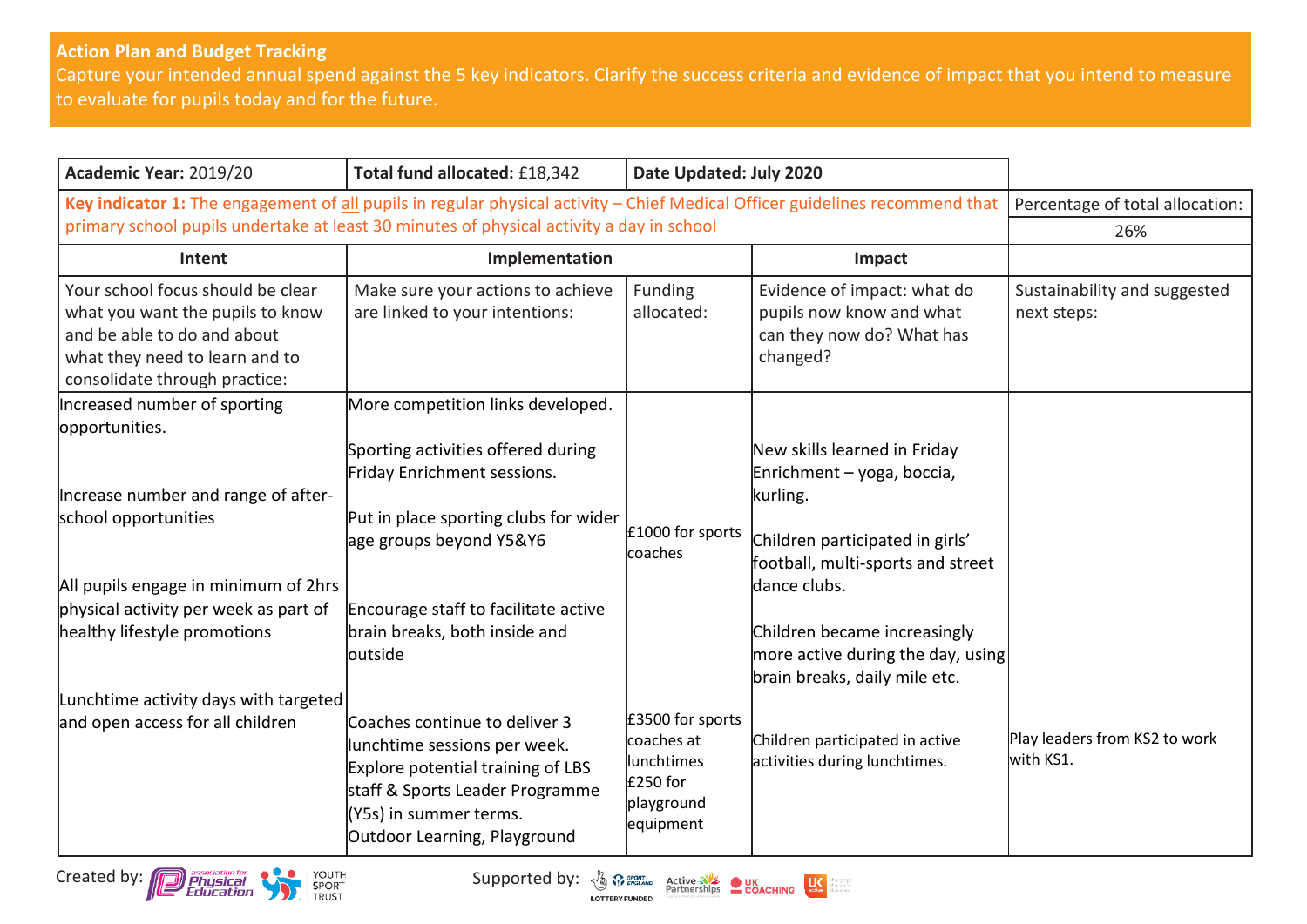| Children travel to school in active<br>ways                                                                                                                                                   | markings and equipment<br>Walk to School/travel tracker<br>linitiative                                                                                                                                                                                                                                                                     |                                                   | An increased % of children traveling<br>to school in an active way at least<br>twice per week.             |                                                                                          |
|-----------------------------------------------------------------------------------------------------------------------------------------------------------------------------------------------|--------------------------------------------------------------------------------------------------------------------------------------------------------------------------------------------------------------------------------------------------------------------------------------------------------------------------------------------|---------------------------------------------------|------------------------------------------------------------------------------------------------------------|------------------------------------------------------------------------------------------|
|                                                                                                                                                                                               | Key indicator 2: The profile of PESSPA being raised across the school as a tool for whole school improvement                                                                                                                                                                                                                               |                                                   |                                                                                                            | Percentage of total allocation:                                                          |
|                                                                                                                                                                                               |                                                                                                                                                                                                                                                                                                                                            |                                                   |                                                                                                            | 2%                                                                                       |
| Intent                                                                                                                                                                                        | Implementation                                                                                                                                                                                                                                                                                                                             |                                                   | Impact                                                                                                     |                                                                                          |
| Your school focus should be clear<br>what you want the pupils to know<br>and be able to do and about<br>what they need to learn and to<br>consolidate through practice:                       | Make sure your actions to achieve<br>are linked to your intentions:                                                                                                                                                                                                                                                                        | Funding<br>allocated:                             | Evidence of impact: what do<br>pupils now know and what<br>can they now do? What has<br>changed?:          | Sustainability and suggested<br>next steps:                                              |
| Weekly celebration assembly<br>presents sporting awards from<br>outside school as well as internal<br>success<br>Develop friendly competition<br>opportunities for all ages within<br>school. | Encourage through texts and<br>lnewsletters  look to relaunch Roll<br>of Honour annual or termly<br>celebration of sporting participation<br>achievement IF successful in T6<br>Whole-school themed Sport days of $E$ 500 x2 for 3<br>inter-House competition<br>introduced.<br>Sports Week in T6 to include inter-<br>house competitions. | coaches (not<br>lused due to<br>COVID-19)         | Children shared successes from<br>sports, both internal and outside<br>school.                             | Continue to develop friendly<br>competition for all ages.<br>Sports Week in Term 6 20/21 |
| Cookery Club to encourage healthy<br>lifestyles and future lifeskills                                                                                                                         | Ensure that staff members and club<br>are supported and promoted.                                                                                                                                                                                                                                                                          | subsidised<br>places and<br>required<br>resources | £300 to support Children from Y5,6 participated<br>in the club and learned a variety<br>of cooking skills. | Ensure children in younger years<br>are given the opportunity to<br>attend club.         |

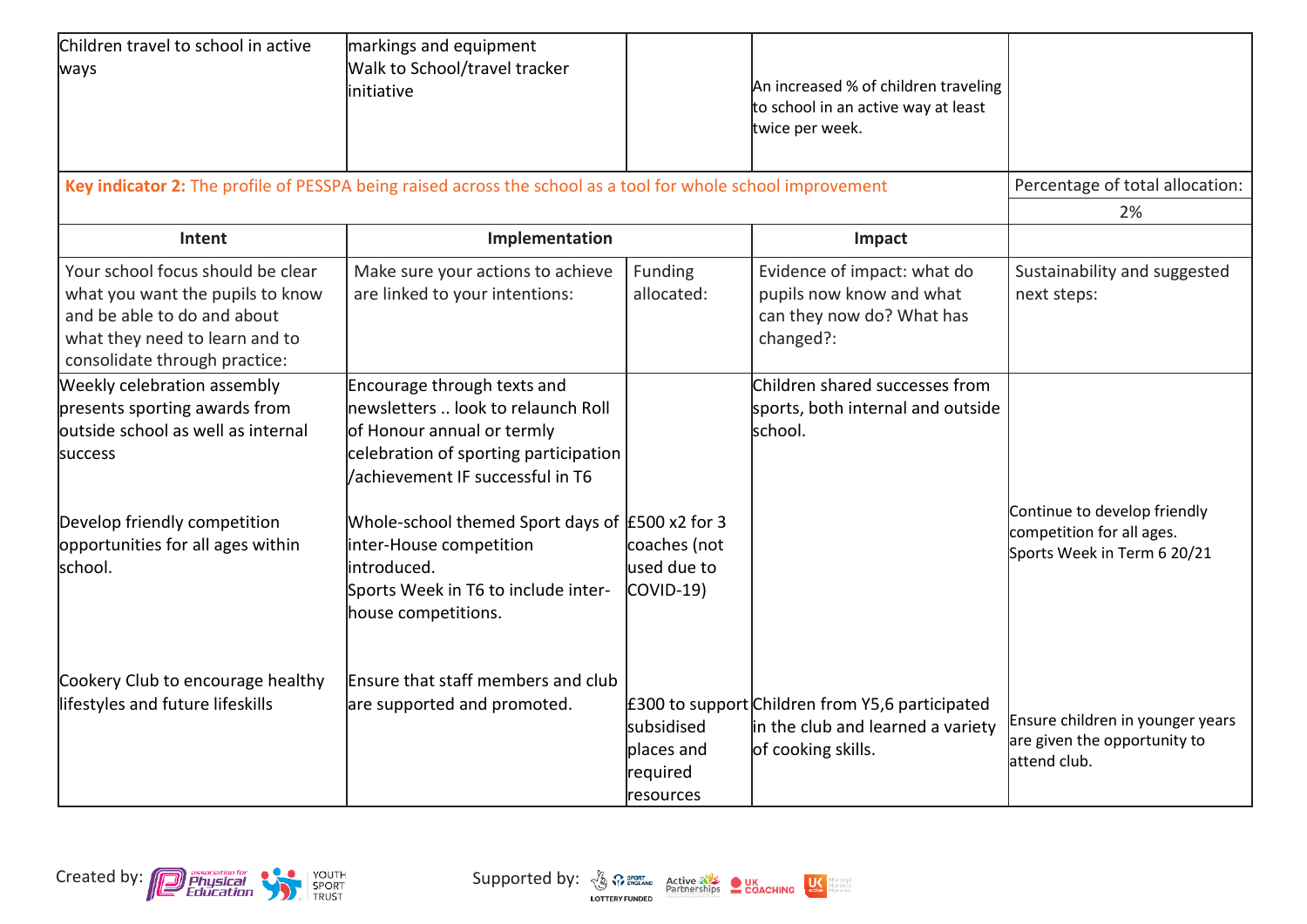| Key indicator 3: Increased confidence, knowledge and skills of all staff in teaching PE and sport                                                                       |                                                                                                                                                       | Percentage of total allocation: |                                                                                                  |                                                                                                                       |
|-------------------------------------------------------------------------------------------------------------------------------------------------------------------------|-------------------------------------------------------------------------------------------------------------------------------------------------------|---------------------------------|--------------------------------------------------------------------------------------------------|-----------------------------------------------------------------------------------------------------------------------|
|                                                                                                                                                                         |                                                                                                                                                       |                                 |                                                                                                  | 43%                                                                                                                   |
| Intent                                                                                                                                                                  | Implementation                                                                                                                                        |                                 | Impact                                                                                           |                                                                                                                       |
| Your school focus should be clear<br>what you want the pupils to know<br>and be able to do and about<br>what they need to learn and to<br>consolidate through practice: | Make sure your actions to<br>achieve are linked to your<br>intentions:                                                                                | Funding<br>allocated:           | Evidence of impact: what do<br>pupils now know and what<br>can they now do? What has<br>changed? | Sustainability and suggested<br>next steps:                                                                           |
| CPD and collaborative work to<br>improve learning provision for all<br>children.                                                                                        | NQTs and other teachers working<br>alongside specialist teachers to<br>increase confidence and new skills supply cover<br>when teaching PE and sport. | coaches and<br>when required    | £7500 for sports NQTs have grown in confidence<br>when teaching PE.                              | Purchase Real PE and train all<br>staff to teach it effectively $-$<br>making high quality PE<br>teaching sustainable |
|                                                                                                                                                                         | Purchase iMoves to support the<br>teaching of dance                                                                                                   | £445                            | Staff have confidently taught<br>dance units, often linked to<br>Connected Curriculum themes     |                                                                                                                       |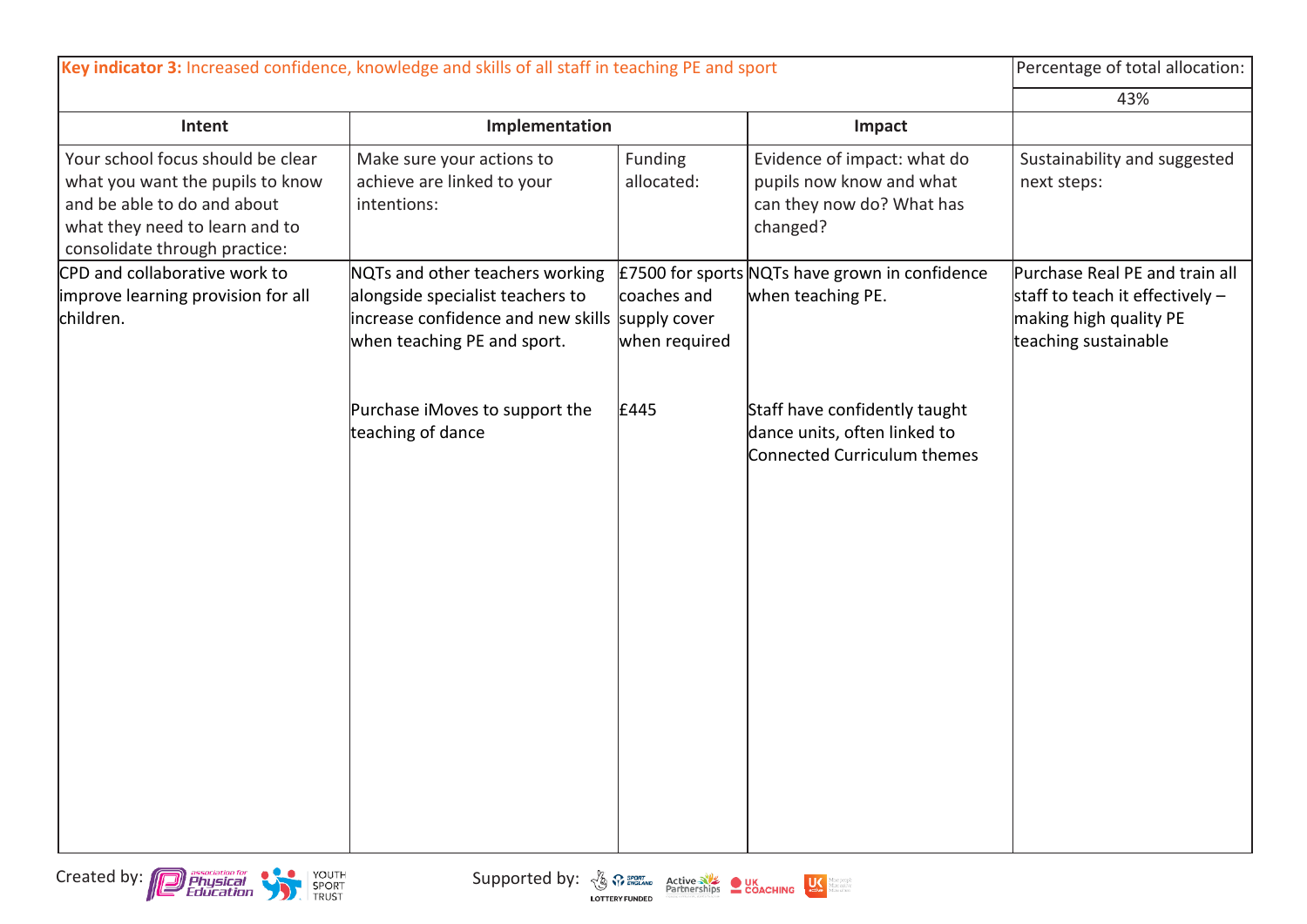| Key indicator 4: Broader experience of a range of sports and activities offered to all pupils                                                                                              |                                                                                                                                                                                                                                                                                |                              | Percentage of total allocation:                                                                   |                                             |
|--------------------------------------------------------------------------------------------------------------------------------------------------------------------------------------------|--------------------------------------------------------------------------------------------------------------------------------------------------------------------------------------------------------------------------------------------------------------------------------|------------------------------|---------------------------------------------------------------------------------------------------|---------------------------------------------|
|                                                                                                                                                                                            |                                                                                                                                                                                                                                                                                |                              | 2%                                                                                                |                                             |
| Intent                                                                                                                                                                                     | Implementation                                                                                                                                                                                                                                                                 |                              | Impact                                                                                            |                                             |
| Your school focus should be clear<br>what you want the pupils to know<br>and be able to do and about<br>what they need to learn and to<br>consolidate through practice:                    | Make sure your actions to<br>achieve are linked to your<br>intentions:                                                                                                                                                                                                         | <b>Funding</b><br>allocated: | Evidence of impact: what do<br>pupils now know and what<br>can they now do? What has<br>changed?: | Sustainability and suggested<br>next steps: |
| Ensure that we have high quality<br>resources and that staff are<br>supported with access to quality<br>collaborative opportunities and<br>contexts to support our children's<br>learning. | Friday enrichment sessions to<br>include different sporting activities lead/supply<br>Ongoing resource provision<br>required to enhance P.E and<br>games across the school incl<br>membership of local sports<br>organisations e.g. S Glos PE Assoc,<br>swimming pool hire etc | <b>E300 PE</b><br>costs      | New skills learned in Friday<br>Enrichment - yoga, boccia, kurling. offered in Enrichment.        | Different physical activities               |
| Introduce a Sports Week in Term 6,<br>focusing on a broad range of sports<br>and activities for all children.                                                                              | Make links with a broad range of<br>outside providers of different sporting due to COVID-19)<br>activities.                                                                                                                                                                    | £1000 (not used              |                                                                                                   | Sports Week in Term 6<br>(2020/21)          |